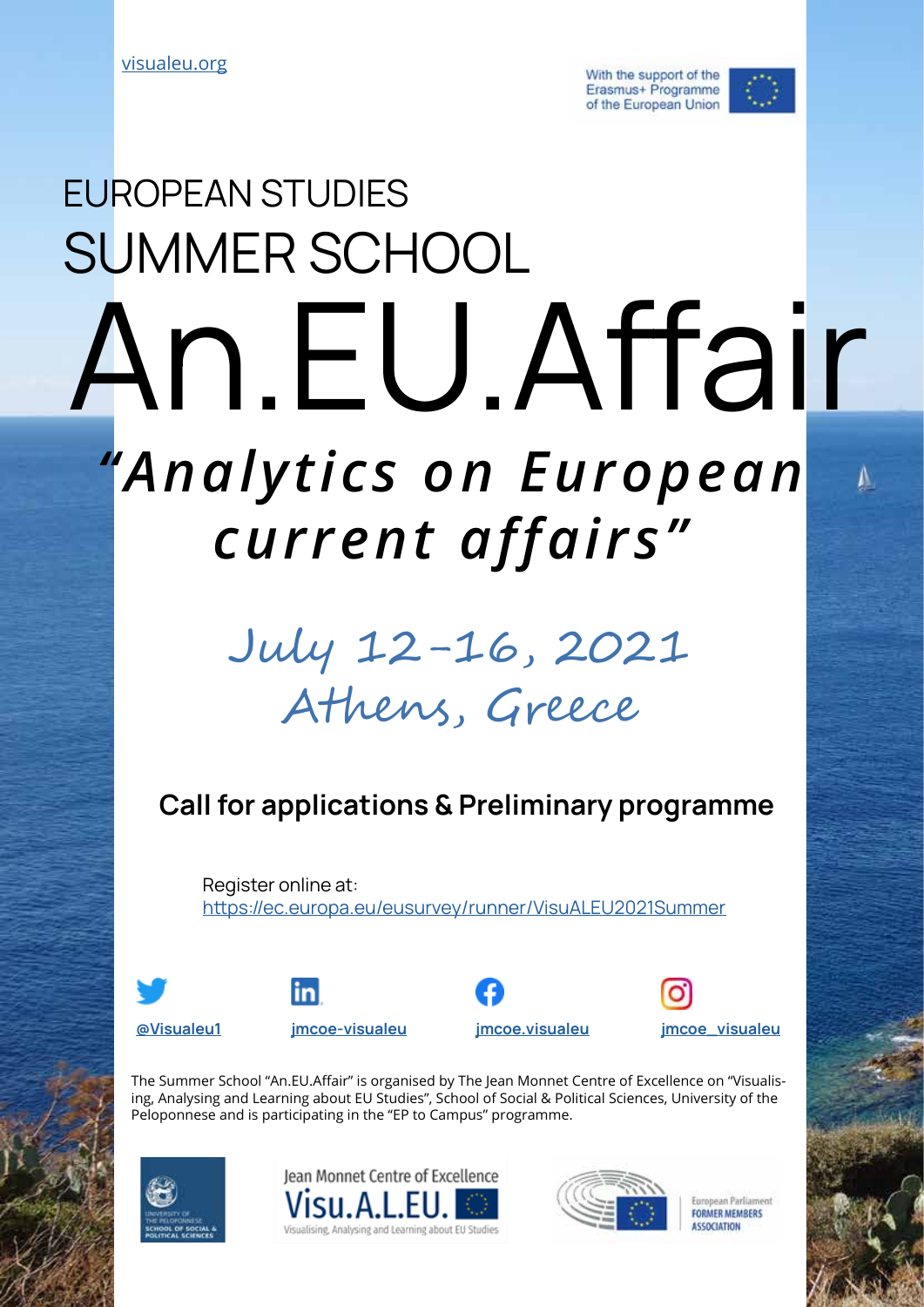|                          | <b>SUN</b>                                                                                                                                                                                                                                                                                                          | <b>MON</b>                                                                                               |                                                                                                                | <b>TUE</b>                                                                                                                                                                                                                                                                                   |                                                                                                 | <b>WED</b>                                                                                             |                                                                                                             | <b>THU</b>                                                                                                                                                                                                                                                                                                                                                                                                                                                                                                                                                                                                                         |                                                                                        | <b>FRI</b>                                                                                      |                                                                                                                    | <b>SA</b>           |
|--------------------------|---------------------------------------------------------------------------------------------------------------------------------------------------------------------------------------------------------------------------------------------------------------------------------------------------------------------|----------------------------------------------------------------------------------------------------------|----------------------------------------------------------------------------------------------------------------|----------------------------------------------------------------------------------------------------------------------------------------------------------------------------------------------------------------------------------------------------------------------------------------------|-------------------------------------------------------------------------------------------------|--------------------------------------------------------------------------------------------------------|-------------------------------------------------------------------------------------------------------------|------------------------------------------------------------------------------------------------------------------------------------------------------------------------------------------------------------------------------------------------------------------------------------------------------------------------------------------------------------------------------------------------------------------------------------------------------------------------------------------------------------------------------------------------------------------------------------------------------------------------------------|----------------------------------------------------------------------------------------|-------------------------------------------------------------------------------------------------|--------------------------------------------------------------------------------------------------------------------|---------------------|
|                          | 12 July<br>11 July                                                                                                                                                                                                                                                                                                  |                                                                                                          |                                                                                                                | 13 July                                                                                                                                                                                                                                                                                      |                                                                                                 | 14 July                                                                                                |                                                                                                             | 15 July                                                                                                                                                                                                                                                                                                                                                                                                                                                                                                                                                                                                                            |                                                                                        | 16 July                                                                                         |                                                                                                                    | <b>17 Ju</b>        |
| 9am<br>10am              |                                                                                                                                                                                                                                                                                                                     | Welcome<br>EC Vice-President for Promoting<br>our European Way of Life                                   | Keynote - Margaritis Schinas                                                                                   | <b>Tutorial:</b><br>Analytics<br>Software                                                                                                                                                                                                                                                    | The European<br>Union and the<br>European Inte-<br>gration: Agents,<br>Structures,<br>Processes | Interactions with an fMEP<br>[Name tbc]                                                                |                                                                                                             | <b>Bootcamp:</b><br>Analysing EU<br>policies with<br><b>Eurostat Data</b><br>and Analytics<br>Software                                                                                                                                                                                                                                                                                                                                                                                                                                                                                                                             | <b>Basic Trust and</b><br>Trust in Institu-<br>tions in the EU                         | <b>Bootcamp:</b><br>Analysing EU<br>policies with<br>Eurostat Data<br>and Analytics<br>Software | <b>EU Local Gov-</b><br>ernment Policies                                                                           | (Option<br>Site see |
| 11am<br>12 <sub>pm</sub> |                                                                                                                                                                                                                                                                                                                     | $\bigcirc$<br>EU Institutions,<br><b>Decision Mak-</b><br>ing, Policy Areas,<br>Policy Instru-<br>ments. | European<br>Commission<br>European inte-<br>gration: lessons<br>from the past,<br>prospects for<br>the future. | Using Eurostat &<br>Eurostat data                                                                                                                                                                                                                                                            | Q&A & Online<br>interaction<br>(Session contin-<br>ues)                                         | <b>Hands-on</b><br>Analysing data<br>for policy mak-<br>ing Univariate<br>& Bivariate<br>Analysis      | <b>EUROPEAN PARLIAMENT</b><br><b>TO CAMPUS</b><br><b>Social Policy in</b><br>the EU: Facing<br>the pandemic |                                                                                                                                                                                                                                                                                                                                                                                                                                                                                                                                                                                                                                    | Q&A & Online<br>interaction<br>Image and<br>Perception of<br>the EU in EU<br>countries | <b>Bootcamp:</b><br>Presentation<br>preparations.                                               | Q&A & Online<br>interaction<br>Multiculturalism<br>and cultural di-<br>versity manage-<br>ment models in<br>the EU |                     |
|                          |                                                                                                                                                                                                                                                                                                                     | Q&A & Online<br>interaction                                                                              | Q&A & Online<br>interaction                                                                                    | Q&A & Online<br>interaction                                                                                                                                                                                                                                                                  | Q&A & Online<br>interaction                                                                     | Q&A & Online<br>interaction                                                                            | Q&A & Online<br>interaction                                                                                 | Q&A & Online<br>interaction                                                                                                                                                                                                                                                                                                                                                                                                                                                                                                                                                                                                        | Q&A & Online<br>interaction                                                            | Q&A & Online<br>interaction                                                                     | Q&A & Online<br>interaction                                                                                        |                     |
| 1pm                      |                                                                                                                                                                                                                                                                                                                     | Lunch break                                                                                              |                                                                                                                | Lunch break                                                                                                                                                                                                                                                                                  |                                                                                                 | Lunch break                                                                                            |                                                                                                             | Lunch break                                                                                                                                                                                                                                                                                                                                                                                                                                                                                                                                                                                                                        |                                                                                        | Lunch break                                                                                     |                                                                                                                    |                     |
| 2pm                      |                                                                                                                                                                                                                                                                                                                     | Civil Society workshop series:<br>European Values & Volunteering                                         |                                                                                                                | Civil Society workshop series:<br>European Values & Volunteering                                                                                                                                                                                                                             |                                                                                                 | Civil Society workshop series:<br>European Values & Volunteering                                       |                                                                                                             | Civil Society workshop series:<br>European Values & Volunteering                                                                                                                                                                                                                                                                                                                                                                                                                                                                                                                                                                   |                                                                                        | Policy Analysis Strand<br>Participants' presentations                                           |                                                                                                                    |                     |
| 3pm<br>4pm               |                                                                                                                                                                                                                                                                                                                     | Data analysis<br>fundamentals                                                                            | The idea of<br>European<br>integration:<br>from theory to<br>practice.                                         | Hands-on:<br><b>Preparing Data</b><br>for Analysis                                                                                                                                                                                                                                           | The EU in Global<br>Politics:<br>Policy, Strategy,<br><b>Security</b>                           | <b>Hands-on</b><br>Analysing data<br>for policy mak-<br>ing - 2: Multivar-<br>iate analysis<br>methods | Social Rights in<br><b>Europe during</b><br>the 2020s:<br>prospects and<br>challenges                       | <b>Bootcamp:</b><br>(continued)                                                                                                                                                                                                                                                                                                                                                                                                                                                                                                                                                                                                    | Image and<br>Perception of<br>the EU in EU<br>countries                                | Policy Analysis Strand<br>Participants' presentations<br>Round table with participants          |                                                                                                                    |                     |
|                          |                                                                                                                                                                                                                                                                                                                     | Q&A & Online<br>interaction                                                                              | Q&A & Online<br>interaction                                                                                    | Q&A & Online<br>interaction                                                                                                                                                                                                                                                                  | Q&A & Online<br>interaction                                                                     | Q&A & Online<br>interaction                                                                            | Q&A & Online<br>interaction                                                                                 | Q&A & Online<br>interaction                                                                                                                                                                                                                                                                                                                                                                                                                                                                                                                                                                                                        | Q&A & Online<br>interaction                                                            | & Close                                                                                         |                                                                                                                    |                     |
| 5pm                      | Registration<br>& Welcome                                                                                                                                                                                                                                                                                           |                                                                                                          |                                                                                                                |                                                                                                                                                                                                                                                                                              |                                                                                                 |                                                                                                        |                                                                                                             |                                                                                                                                                                                                                                                                                                                                                                                                                                                                                                                                                                                                                                    |                                                                                        |                                                                                                 |                                                                                                                    |                     |
|                          |                                                                                                                                                                                                                                                                                                                     |                                                                                                          | Social event                                                                                                   |                                                                                                                                                                                                                                                                                              |                                                                                                 |                                                                                                        | <b>Summer School Dinner</b>                                                                                 |                                                                                                                                                                                                                                                                                                                                                                                                                                                                                                                                                                                                                                    |                                                                                        |                                                                                                 |                                                                                                                    |                     |
|                          | <b>EU Policy Analysis strand</b><br>The Policy Analysis strand is multidisci-<br>plinary at heart, fusing (a) policy content<br>analysis and (b) the use of analytics soft-<br>ware and techniques to analyse policies<br>with Eurostat data. Participants will have<br>the opportunity to apply the newly acquired |                                                                                                          |                                                                                                                | The Social and Foreign affairs strand serves<br>as a unique insight into European integra-<br>tion along with insights in EU's global poli-<br>cies, touching on security and strategy, so-<br>cial policies, local policies and governance,<br>issues of trust and multicultural diversity. | <b>EU Social &amp; Foreign Affairs strand</b>                                                   |                                                                                                        |                                                                                                             | The school is a unique opportunity for people from a wide range of backgrounds,<br>especially those seeking to integrate skills across the board and interested in some<br>meaningful combination of these topics, professionally, academically or otherwise.<br>The school's content is relevant to policy advisors, social scientists, scholars or PhD<br>students, master students and senior or final year undergraduates in the Social<br>Sciences at large, including Public policy studies, EU studies, Political Science, Inter-<br>national Relations or Area studies. Applicants with 'mild' learning needs are strongly |                                                                                        |                                                                                                 |                                                                                                                    |                     |



skills in the form of a capstone project.

encouraged to apply.

Of course, peer-to-peer networking is there for every participant.

[visualeu.org](https://visualeu.org)